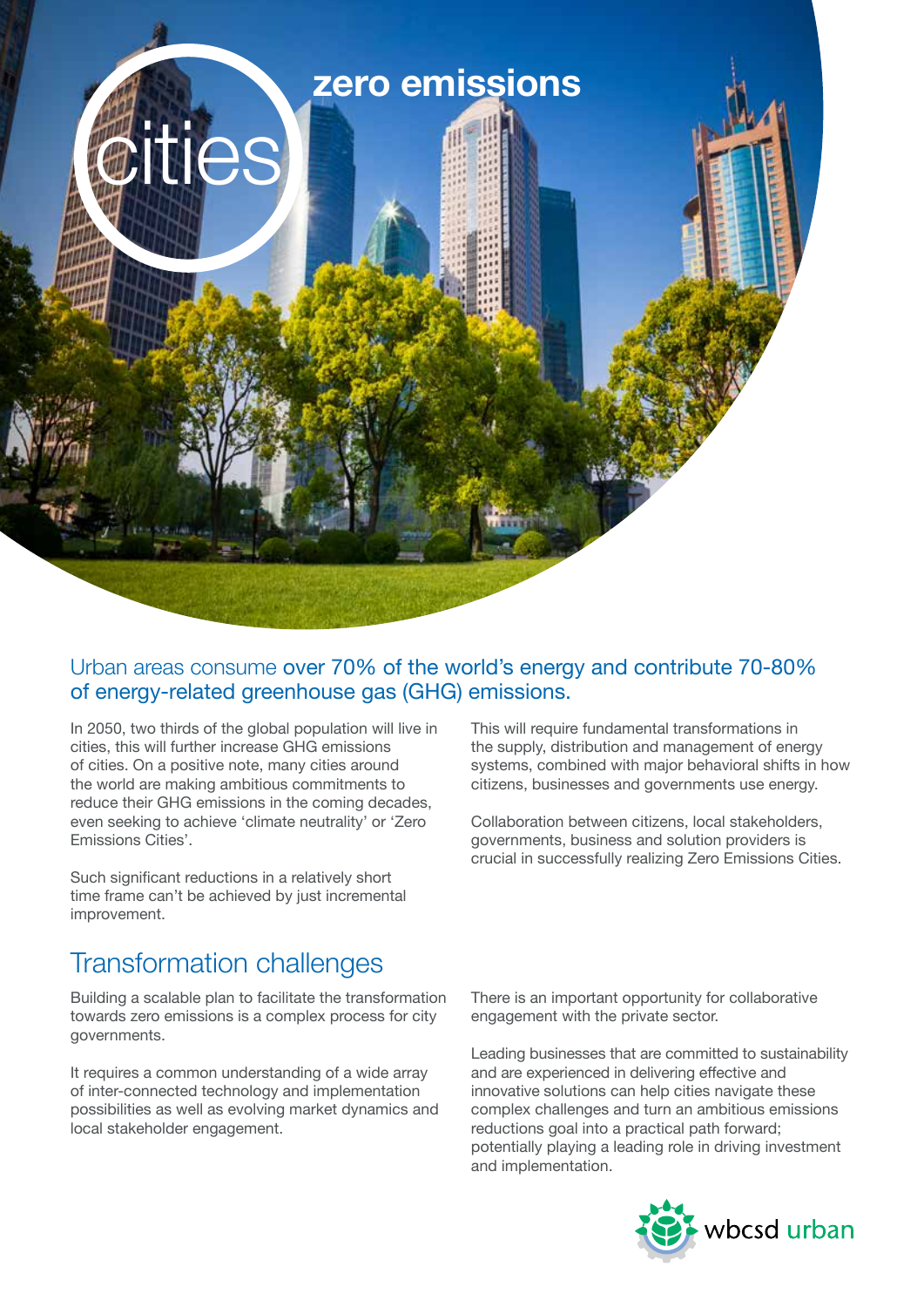#### Value to Solution **Providers**

- Access to key decision makers in cities
- Close collaboration with cities
- Develop strategy based on actual city needs

## Value to Cities

- Open discussions with key solution providers
- Exchange of best practices between cities
- Cost-effective pathways to zero emissions

# WBCSD Business Solution: Zero Emissions Cities (ZEC)

The World Business Council for Sustainable Development (WBCSD) is a CEO-led organization of forward-thinking companies that galvanizes the global business community to create a sustainable future for business, society and the environment. By working closely with city governments and key solution providers across sectors, the WBCSD develops roadmaps to effectively transform city energy systems towards zero emissions and identifies catalytic opportunities to drive implementation.

WBCSD's Zero Emissions Cities project creates value for cities and solution providers by stimulating global collaborative action to successfully create zero emissions cities. In this project a consortium of solution providers collaborates with city officials and local stakeholders to reach zero emissions in cities focusing on smart mobility/logistics, buildings, waste and energy infrastructures.

## Build on experience

The Zero Emissions Cities project builds on the success of the WBCSD's Urban Infrastructure Initiative and experiences of both the project partners and participating cities in other innovative projects, offering a unique and effective way of collaboration.

The Urban Infrastructure Initiative included 14 member companies working collaboratively with 10 cities around the world to find practical solutions to each city's most important sustainability challenges.